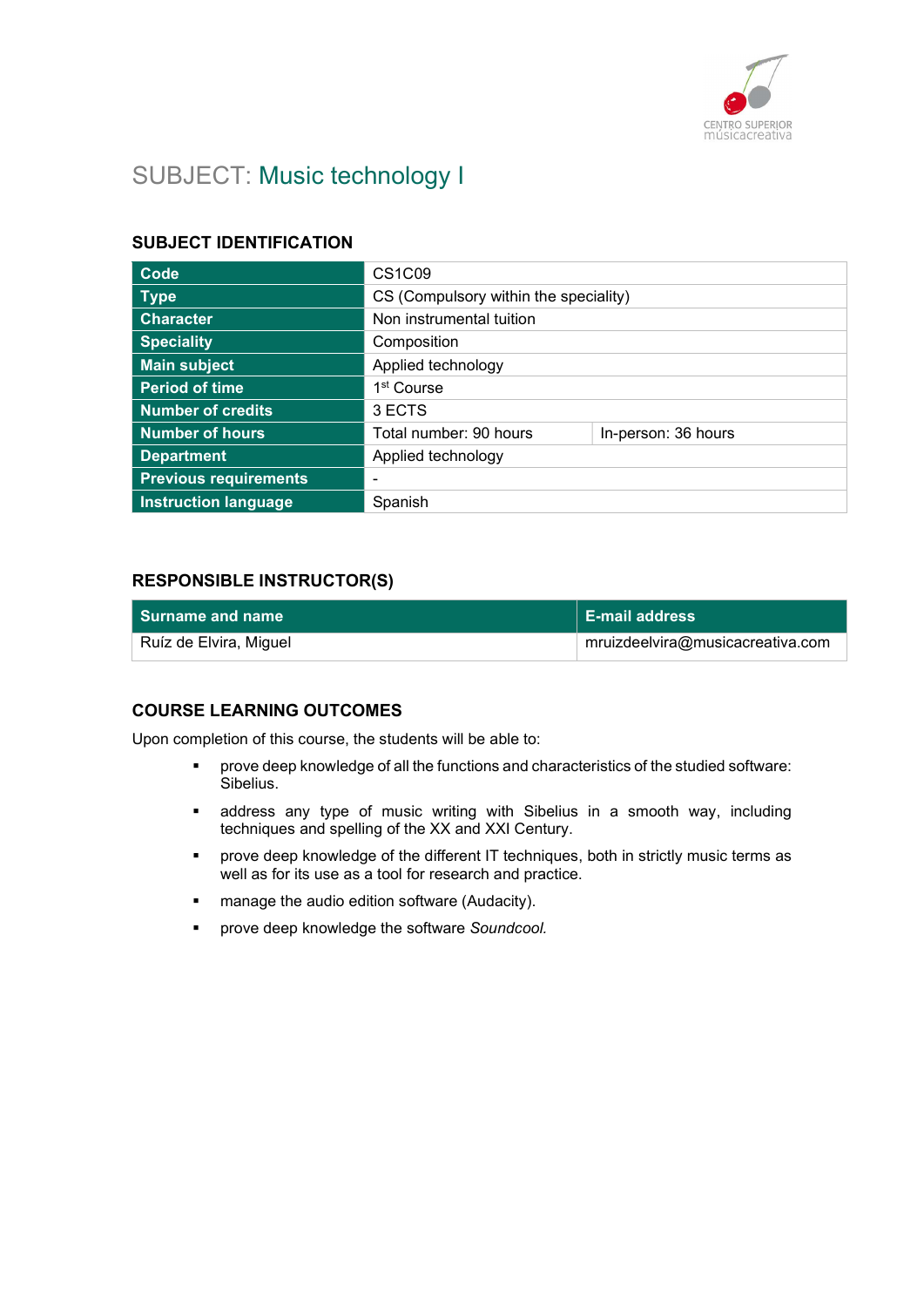

### COURSE CONTENT

| <b>Thematic block</b> | <b>Theme/Repertoire</b>                                                                                                                     |
|-----------------------|---------------------------------------------------------------------------------------------------------------------------------------------|
|                       | Theme 1. Introduction to Sibelius.                                                                                                          |
|                       | Theme 2. Open and save files.                                                                                                               |
|                       | Theme 3. Processing of music sheets: Configuration depending on<br>instrumental screen.                                                     |
|                       | Theme 4. The beat. Armature. Rhythms. Note writing. Different<br>methods.                                                                   |
|                       | Theme 5. Transposing instruments.                                                                                                           |
|                       | Theme 6. Artificial groups of special assessment.                                                                                           |
|                       | Theme 7. Agogics and dynamics. Legato.                                                                                                      |
|                       | Theme 8. Articulations and all kind of accents                                                                                              |
|                       | Theme 9. Dividing lines. Double bar. Repetition signs.                                                                                      |
|                       | Theme 10. Signs and symbols for music indications                                                                                           |
|                       | Theme 11. Changes of tempo.                                                                                                                 |
|                       | Theme 12. Changes of clef.                                                                                                                  |
|                       | Theme 13. Changes of armature.                                                                                                              |
|                       | Theme 14. Changes of rhythms.                                                                                                               |
|                       | Theme 15. Writing of notes in different voices within a stave.                                                                              |
|                       | Theme 16. Copy, cut and paste. Insert beats and delete.                                                                                     |
| <b>I.SIBELIUS</b>     | Theme 17. General configuration of the score. Margins. Auto spaces.                                                                         |
|                       | Theme 18. Text mode.                                                                                                                        |
|                       | Theme 19. Mode "writing of song lyrics". Different methods.                                                                                 |
|                       | Theme 20. Written notations visible on screen and on the score.                                                                             |
|                       | Theme 21. Written notations visible on screen but not on the score.                                                                         |
|                       | Theme 22. Harmonic chord symbols writing.                                                                                                   |
|                       | Theme 23. Extraction and layout of parts.                                                                                                   |
|                       | Theme 24. Playback options. Score sound reproduction.                                                                                       |
|                       | Theme 25. Introduction and domification of MIDI events: study of the<br>MIDI and "wave" formats and MIDI $\leftrightarrow$ wave conversion. |
|                       | Theme 26. Files Exchange between editing and sequencer<br>programmes.                                                                       |
|                       | Theme 27. Templates configuration for one or more instruments, with<br>the corresponding dimensions necessary for each template.            |
|                       | Theme 28. Score layout design once finished (margins, change of<br>pages, etc.)                                                             |
|                       | Theme 29. Music writing with MIDI keyboard.                                                                                                 |
|                       | Theme 30. Digitalization through scanner                                                                                                    |
|                       | Theme 31. Retouch and improvement of digital music scores with<br>scanner.                                                                  |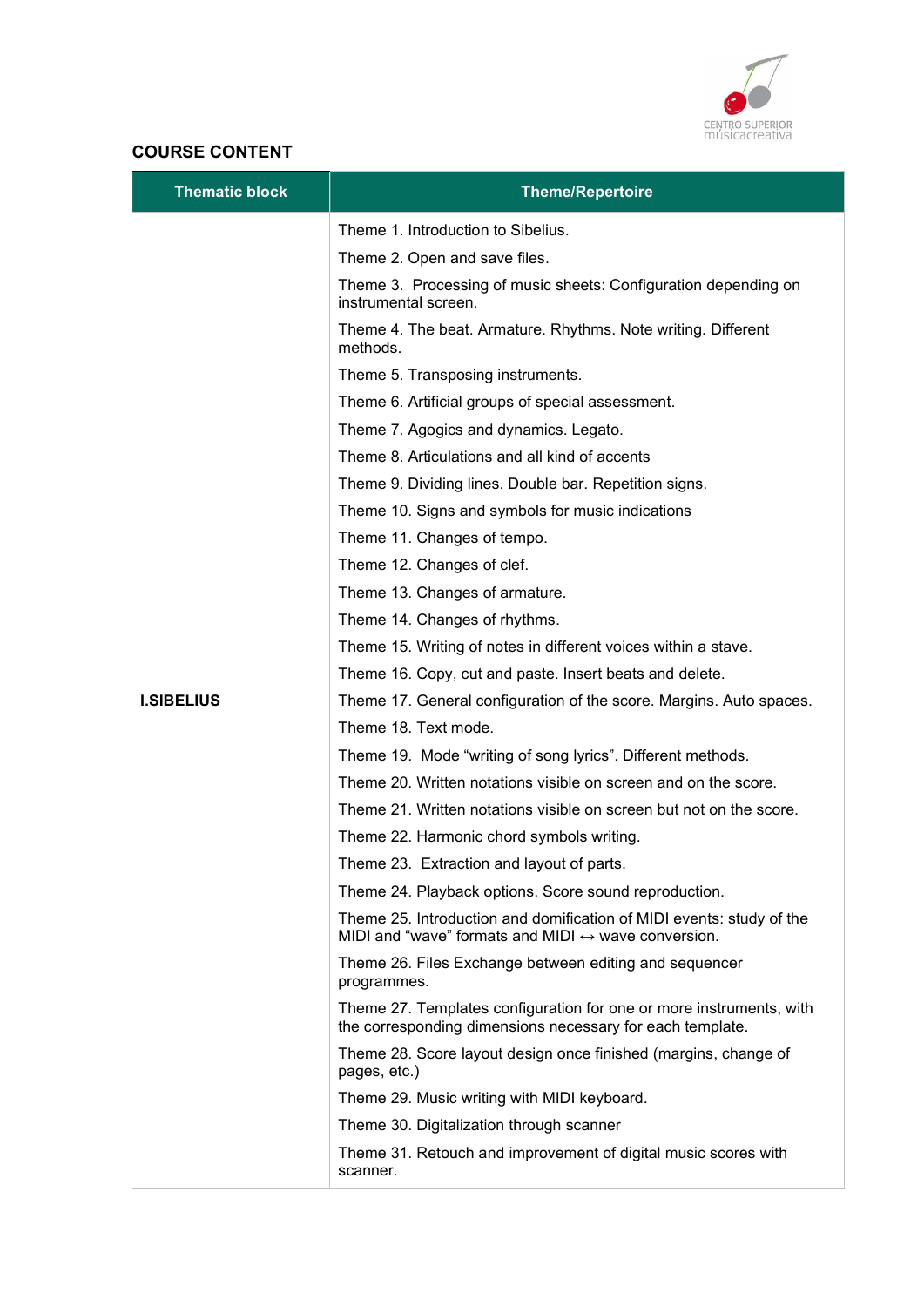

|                          | Theme 32. Extended use of Sibelius.<br>Theme 33: Sibelius and sound libraries: Kontakt and NotePerformer.                                  |
|--------------------------|--------------------------------------------------------------------------------------------------------------------------------------------|
|                          | Theme 1. - Introduction and modification of MIDI events: study of format<br>MIDI and "wave" and of MIDI $\leftrightarrow$ wave conversion. |
| <b>II. Sound Edition</b> | Theme 2. - Introduction to recording and basic audio edition: cuts,<br>processes, etc. Audacity, other programmes.                         |
| III. Soundcool.          | Theme 1. Introduction Soundcool: Music tool - Performance.                                                                                 |

### STUDENT´S STUDY HOURS PLANNING

| <b>Activity type</b>                                           | <b>Total hours</b> |
|----------------------------------------------------------------|--------------------|
| <b>Theoretic activities</b>                                    | 16 hours           |
| <b>Practice activities</b>                                     | 16 hours           |
| Other mandatory training activities (seminars, workshops etc.) | 2 hours            |
| <b>Test taking</b>                                             | 2 hours            |
| <b>Student self-study hours</b>                                | 38 hours           |
| <b>Practice preparation</b>                                    | 16 hours           |
| Total studying hours                                           | $36+54 = 90$ hours |

### **METHODOLOGY**

| <b>Theoretical activities</b>                                                | 1. Theoretical explanations with examples extracted from manuals<br>and class notes, symposiums etc. as personal creations.<br>2. Exercises on computer, in groups and individually corrected and<br>commented by the teacher, creating open discussions in which the<br>students are encouraged to participate in order to solve their doubts.<br>Students will also copy the scores that gather the main difficulties<br>required for each theoretical approach. These can be interpreted by<br>computer-generated instruments. |
|------------------------------------------------------------------------------|-----------------------------------------------------------------------------------------------------------------------------------------------------------------------------------------------------------------------------------------------------------------------------------------------------------------------------------------------------------------------------------------------------------------------------------------------------------------------------------------------------------------------------------|
| <b>Practical activities</b>                                                  | Weekly exercises in IT support, consolidation and perfectionism of<br>the contents covered in class.                                                                                                                                                                                                                                                                                                                                                                                                                              |
| <b>Other training mandatory</b><br>activities (workshops,<br>seminars, etc.) | Meet The Artist (MTA) sessions, Masterclasses, Thematic sessions<br>with visiting professors etc.                                                                                                                                                                                                                                                                                                                                                                                                                                 |

### ASSESSMENT TOOLS

| Theoretical activities      | Oral explanations in-class supported by the materials available.<br>Depending on the content covered, the students will receive different<br>materials produced by the teacher (graphics, tips, etc.).           |
|-----------------------------|------------------------------------------------------------------------------------------------------------------------------------------------------------------------------------------------------------------|
| <b>Practical activities</b> | The student must continuously exemplify what has been explained in<br>class on the computer in order to stimulate an active and creative<br>learning and discover the different concepts exposed by the teacher. |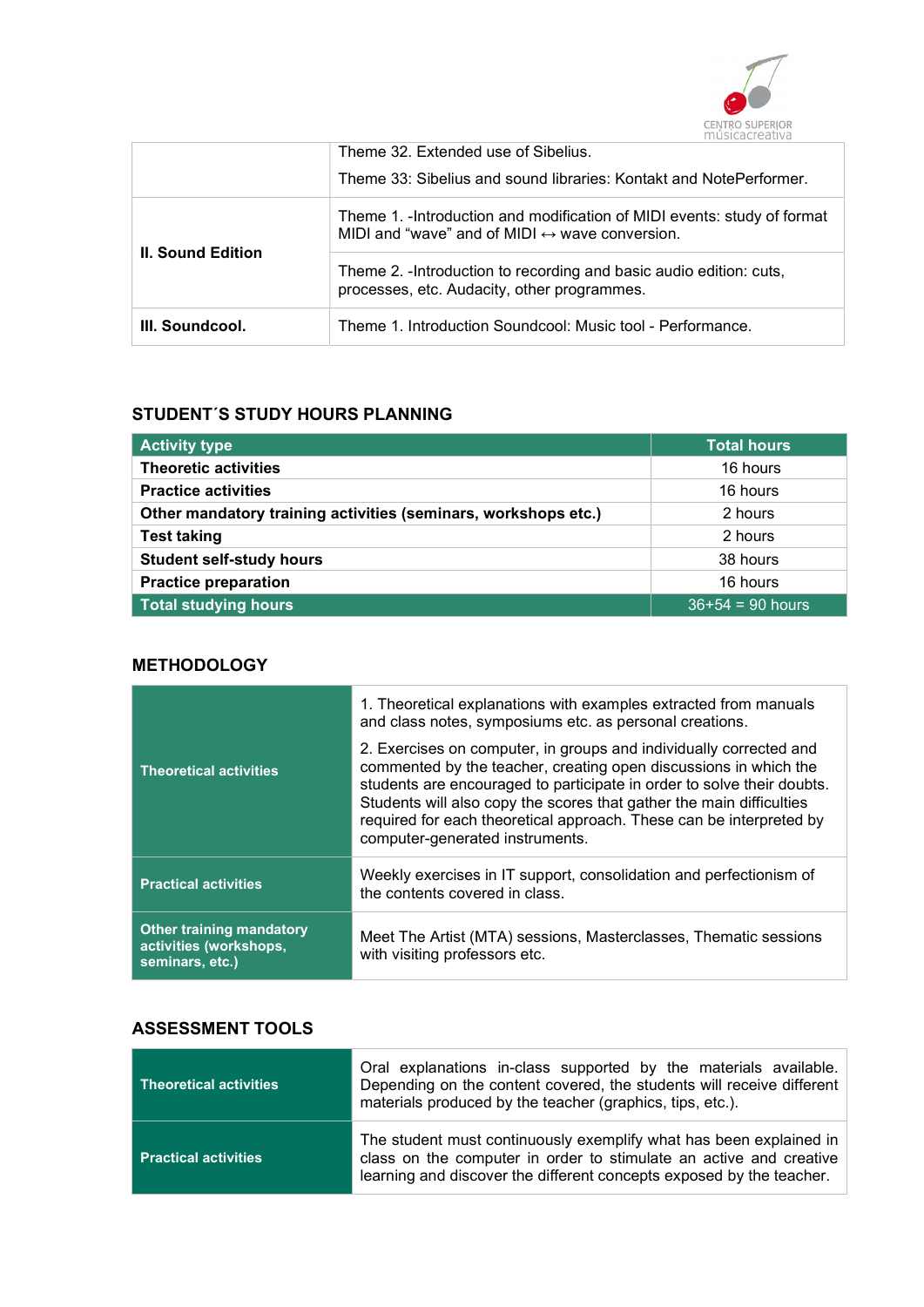

|                                                                          | The student must complete exercises related to the themes covered<br>each day, stating when necessary, the most adequate way to<br>approach the exercise and the objectives involved. The exercises will<br>mainly be transcriptions of diverse scores containing the elements and<br>concepts covered in class. There are two types of exercises: the first<br>one will take place during the class, immediately after the<br>corresponding explanation (in order to confirm that the student has<br>understood and acquired the important notions) and a second one to<br>be done as homework, in order to reassure the learning process. |
|--------------------------------------------------------------------------|---------------------------------------------------------------------------------------------------------------------------------------------------------------------------------------------------------------------------------------------------------------------------------------------------------------------------------------------------------------------------------------------------------------------------------------------------------------------------------------------------------------------------------------------------------------------------------------------------------------------------------------------|
| Other educational mandatory<br>activities (workshops,<br>seminars, etc.) | MTAs, Masterclasses, Tech&Play                                                                                                                                                                                                                                                                                                                                                                                                                                                                                                                                                                                                              |

### ASSESSMENT CRITERIA

| <b>Theoretical activities</b>                                                | The students must prove strong knowledge of the different IT<br>techniques, both for strict music purposes and as a working tool for<br>research and practice                                                                                                                                                               |
|------------------------------------------------------------------------------|-----------------------------------------------------------------------------------------------------------------------------------------------------------------------------------------------------------------------------------------------------------------------------------------------------------------------------|
| <b>Practical activities</b>                                                  | The students must be able to design professionally scores of<br>medium/high complexity with the Sibelius software, including<br>techniques and spellings of the XX and XXI century. They must<br>also be able to deliver them with the correct music notation, in<br>order, graphicly flawless and ready for sight-reading. |
| <b>Other training mandatory</b><br>activities (workshops,<br>seminars, etc.) | The students must attend and actively participate in the relevant<br>events organised for their training (Meet the artists sessions, invited<br>professors sessions, concerts and rehearsals)                                                                                                                               |

### GRADE DETERMINATION SYSTEM

#### Grade determination system in continuous assessment

|                       | Grade percentage |
|-----------------------|------------------|
| Participation         | 10%              |
| Continuous assessment | 40%              |
| Mid-term exam         | 20%              |
| Final exam            | 30%              |
| Total                 | 100%             |

## Grade determination system in cases of loss of continuous assessment right

|            | <b>Grade percentage</b> |
|------------|-------------------------|
| Final exam | 80%                     |
| Total      | 80%                     |

### Grade determination system for the extraordinary assessment call

|             | Grade percentage |
|-------------|------------------|
| Retake exam | 100%             |
| Total       | 100%             |